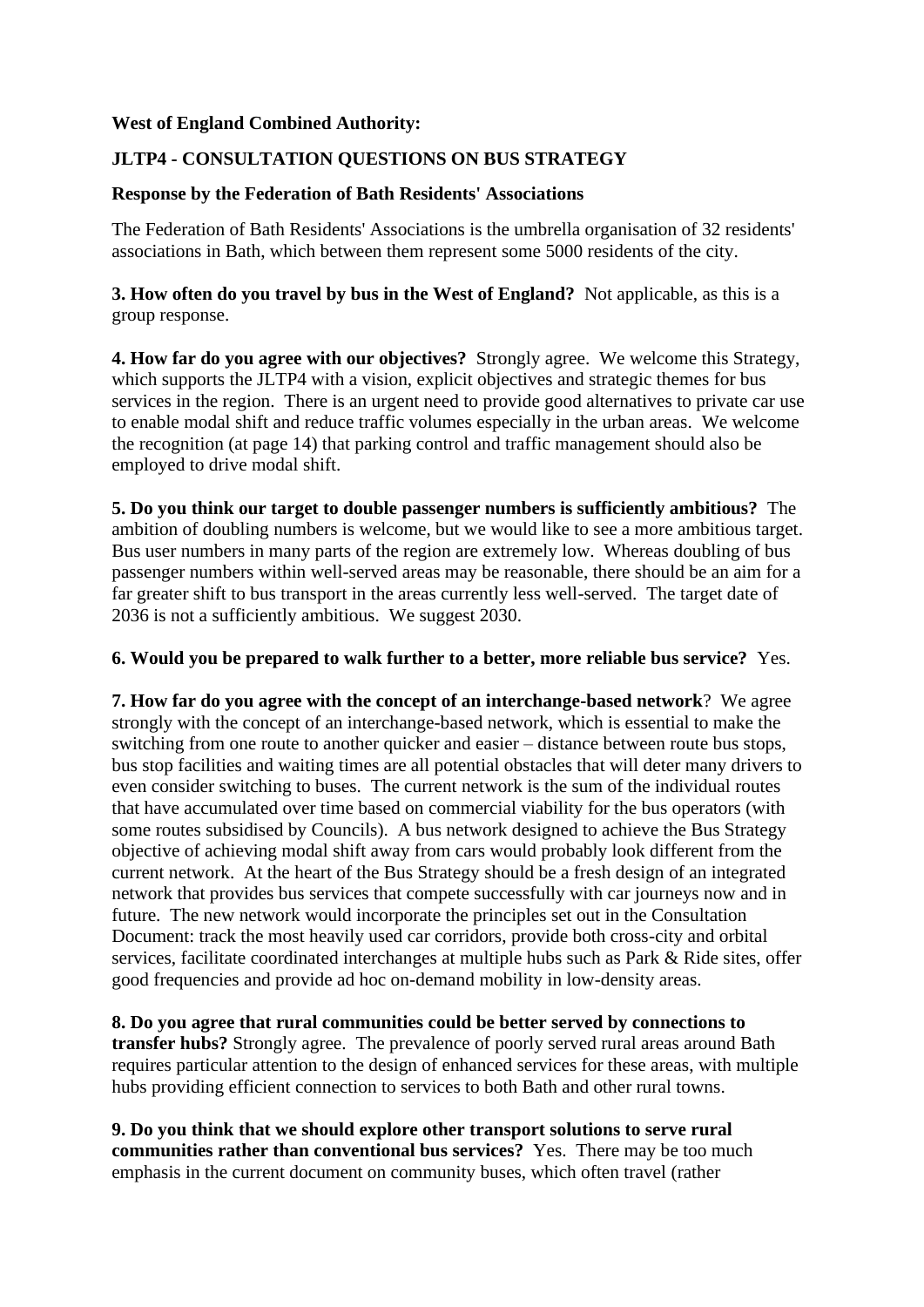expensively) with only one or two passengers. Web-based arrangements for sharing cars and arranging private hire journeys will often be more cost-effective; WECA should give consideration to any issues of safeguarding or insurance cover which arrangements may raise.

**10. How far do you agree with the re-allocation of road space in favour of buses to ensure bus services run punctually?** Strongly agree. WECA should aim to guarantee absolute bus priority on all relevant corridors. Bus priority addresses one of the most significant current constraints on making buses competitive with cars. Reallocation of kerbside space from parking to bus (and cycle) lanes will be a necessary to give buses top priority. This implies the need to reduce other traffic.

**11. How far do you agree with diverting traffic away from certain public transport corridors?** Strongly agree.

**12. Do you agree with buses having extra 'green time' at traffic signal to help services run punctually?** Strongly agree. Comfortable and attractive stops and shelters also play a significant role in drawing passengers away from cars. The current rules on timetabling laid down by Traffic Commissioners should be reviewed, as they are a significant factor in giving the impression that buses are for people not in a hurry, which deters car drivers from using them.

**13. How far do you agree with our ticketing principles?** Strongly agree.

**14. Are there any other improvements to the provision of bus information that would you like to see?** Buses cannot compete with cars without a sophisticated passenger information system. The principles underlying the proposed Bus Information Strategy are excellent. Technology enables such an information system to be delivered. An app-based 'transport as a service' platform incorporating all modes (e.g. Citymapper) would boost bus competitiveness with car travel with instant all-mode comparisons of cost, travel time and frequency. However, the needs of those, often including older people, who are unable to use such services also need to be adequately catered for.

**15. How important are modern vehicles to your passenger experience?** Extremely important. In future, WECA will be in a position to specify equipment under any of the operating models it selects. The size of buses for each route should be optimised. Oversized equipment adds to cost and congestion while undersized buses can create overcrowding, passenger dissatisfaction and the cost of higher frequencies to meet demand.

**16. Would you be open to using a shared taxi/mini bus to connect to the wider bus network?** Yes. These could also connect to train services into Bath, Bristol and other centres, which run reasonably late into the evening and early morning.

**17. How do you think councils should spend their budget for supported bus services?** In order of priority:

- Park and ride services
- Rural services
- Services to hospitals
- School buses
- Access to employment.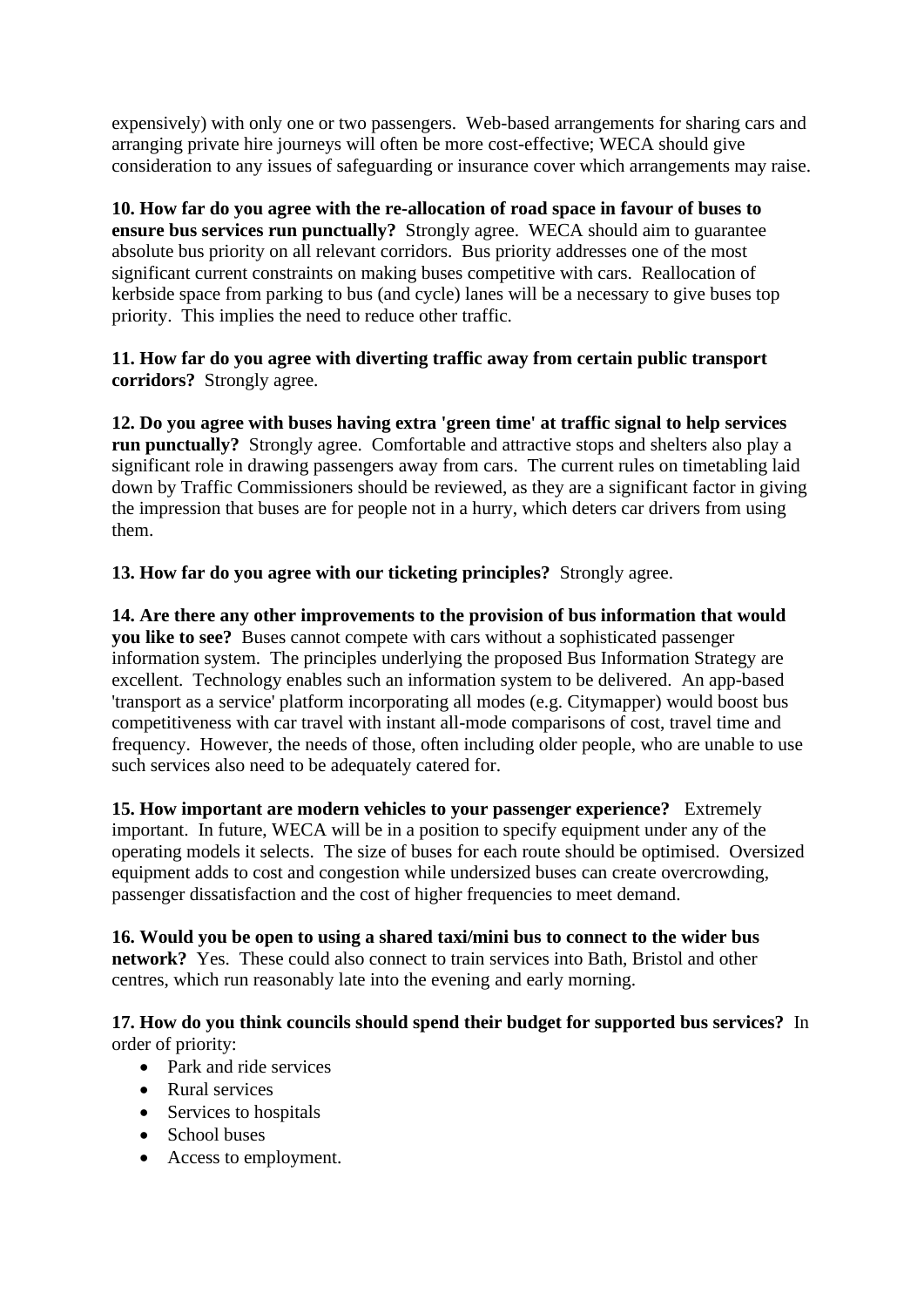# **18. Which of the Bus Strategy's themes would you prioritise?**

- A well-designed network that is simple, coherent and efficient across the region
- Giving passengers more reliable and faster buses through priority infrastructure and wider policy
- Modern, clean and accessible buses that contribute to reducing transport's harmful emissions
- A safe, pleasant and comfortable customer experience
- Simple, smart and convenient ticketing
- High quality, consistent and easily understood information

#### **19. Do you have additional comments on the Bus Strategy?** Yes:

1. The choice of operating model lies at the core of the Bus Strategy and profoundly affects WECA's ability to implement it successfully. WECA has statutory powers that allow it to choose from several bus operating models, ranging from the existing deregulated private operator model to a fully franchised 'London' model. Several operator partnership models lie between the two extremes. The Consultation Document considers these alternatives but appears to dismiss the franchise model as bringing higher costs. It is not possible to select the best operating model (i.e. the one most likely to meet the objectives at lowest cost) without a rigorous assessment that takes into account not only the allocation of commercial risk and reward between WECA and bus operators but also the essential elements of the bus system that must be centrally controlled if it is to meet its objectives, including network design, infrastructure, pricing/fares, equipment, information and payment.

2. Franchising would give WECA control over all of these elements to ensure that the bus system is run wholly in the public interest. With franchising comes revenue risk and the administrative cost of operator contracting. Partnership models could enable central control over all the essential elements except for network design and pricing/fares/ticketing conditions. It is conceivable, however, that WECA could develop a partner operating subsidy scheme that provided for competitive tenders for packages of routes from a WECA-designed network and fares structure. Untendered route packages in the network could be franchised. Understandably, bus operators generally oppose franchising, which they feel could encourage competition and reduce profitability. The operating subsidy required to meet the Bus Strategy objectives would likely be the same under both operating models. With franchising the subsidy is the WECA operating deficit; with partnerships the subsidy is paid to the bus operators.

3. The most challenging reality of public transport is that it inherently requires operating subsidies to allow fare levels that are competitive with cars. However, intelligent pricing and fare strategies can be a powerful way to minimise the public subsidy needed for an effective bus system. Other transport sectors, notably airlines, have demonstrated that fare strategies exploiting the inherent 'elasticity' of demand (i.e. the impact on passenger volume caused by each incremental change in price) can significantly increase revenues. The same basic principle of demand elasticity inherently applies to bus fares. Fixed bus fares are not optimal. Lower fares will increase off-peak passenger volumes, potentially enough to compensate. Peak demand fare increases will reduce passenger volumes but possibly not very much. A better understanding of bus fare elasticity is needed. Perhaps WECA could join with other combined authorities to sponsor research on this question. The simple criterion for bus fare levels at any time should be always to keep the buses full. The operating subsidy level required for low fares and full buses may not be significantly higher than for higher fares and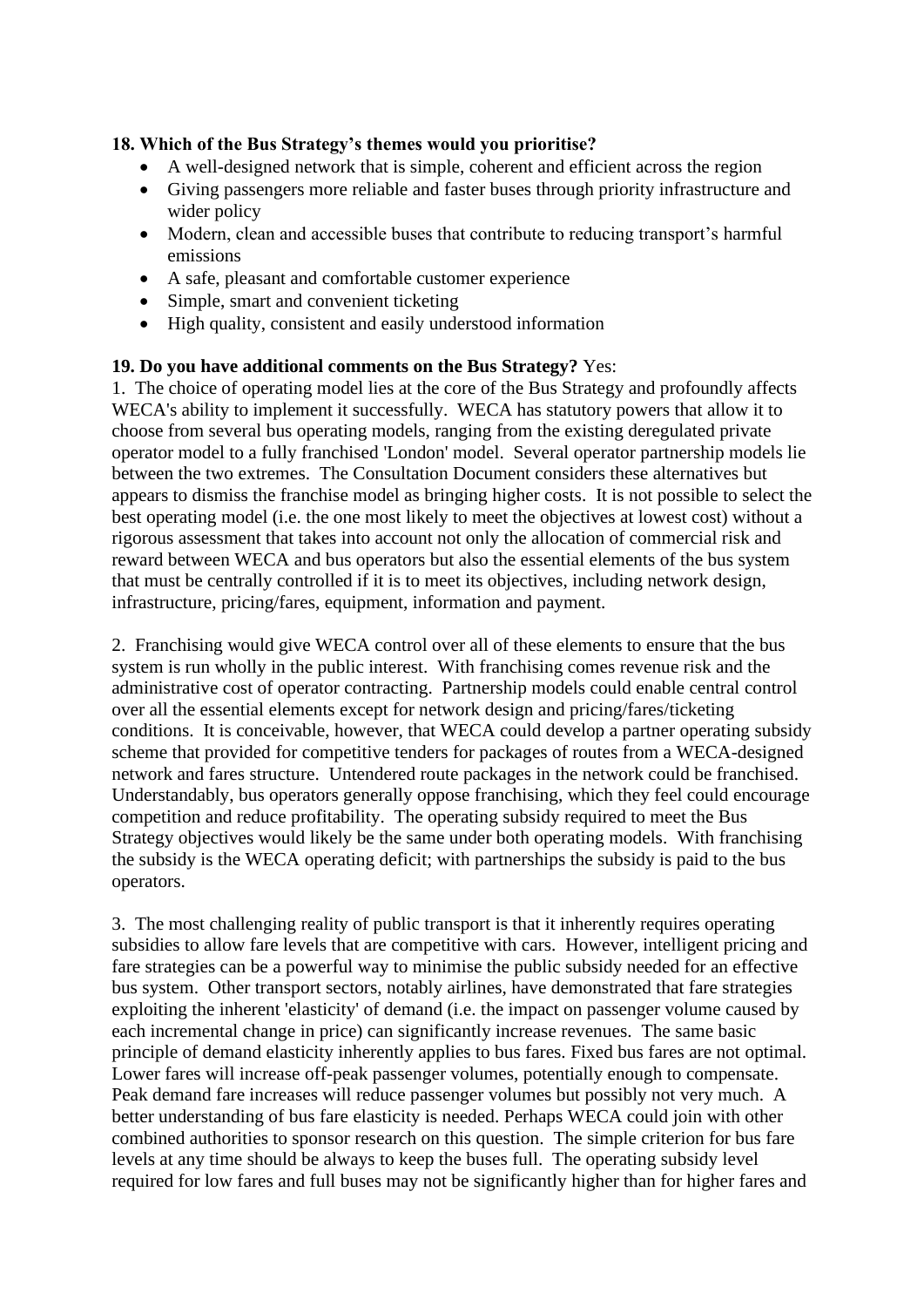near-empty buses. Apart from a well-designed network lower fares are the most powerful way to make buses competitive with car travel.

4. Funding needs to be considered in more depth. WECA's funding powers may be able to deal with bus infrastructure capital expenditure needs but it cannot easily provide the operating subsidy that is essential to achieve the objectives of the Bus Strategy. Indeed, there is a question of whether a large expenditure on bus infrastructure is actually warranted unless fare levels can be low enough to move a significant number car drivers to buses. Central Government will not be a source of significant bus operating subsidy other than for the existing concessionary fares scheme and for the Bus Services Operators Grant. WECA and the WoE Unitary Authorities should prioritise the development of new funding sources for operational support of the new bus system. These could include:

- Road User Charging (RUC): already contemplated in the JLTP4 and in the Consultation Document, RUC can be a powerful revenue generator for the bus operating subsidy. It follows naturally from the already developed CAZs in Bristol and Bath, could eventually subsume them, and would also provide added incentive for drivers to switch to buses. A detailed plan for a new RUC for London to replace the Congestion Charge and the ULEZ Charge has already been developed and may be proposed in some of the London May 2020 mayoral election manifestos. This RUC proposal was designed for use also by the other mayoral combined authorities, including WECA.
- Parking Charges: There is significant scope for the WoE Unitary Authorities to increase parking revenues with new parking strategies designed to reduce the intrusion of cars in the urban centres. Central to these plans would be to create effective pricing differentials between Park & Rides and parking in centres.
- Workplace parking levies, also mentioned in the JLTP4 and the Consultation Document, should be included in these new parking plans.

It is heartening to note that the JLTP4 consultation showed public support for congestion charging and a workplace parking levy to raise funds for transport improvements.

5. Insufficient attention is given in the consultation document to operating hours. In order to achieve modal shift it is important that operating hours are extended on the main routes within the main urban centres and especially on connecting routes between Bath-Bristol and from both main urban centres to Bristol Airport. It would be particularly important to extend operating hours and increase frequency in the evenings sufficiently to reduce the barrier to use of bus services for attending evening events in urban areas; for example the park and ride service in Bath finishes too early to be useful for people visiting the city for the evening.

6. The draft Strategy does not mention travel planning by institutions across the West of England. Paragraph 111 of the National Planning Policy Framework sets out that all developments which generate significant amounts of transport movement should be required to provide a Travel Plan, while the Department of Education's Home to school travel and transport guidance Statutory guidance for local authorities (July 2014) advises "Effective school travel plans, updated as necessary, put forward a package of measures to improve safety and reduce car use, backed by a partnership involving the school, education, health and transport officers from the local authority, and the police. These seek to secure benefits for both the school and the children by improving their health through active travel and reducing congestion caused by school runs, which in turn helps improve local air quality." (§4). Such travel plans will normally include efforts to encourage the use of public transport, in particular buses, and WECA and its constituent authorities should both be supporting, and